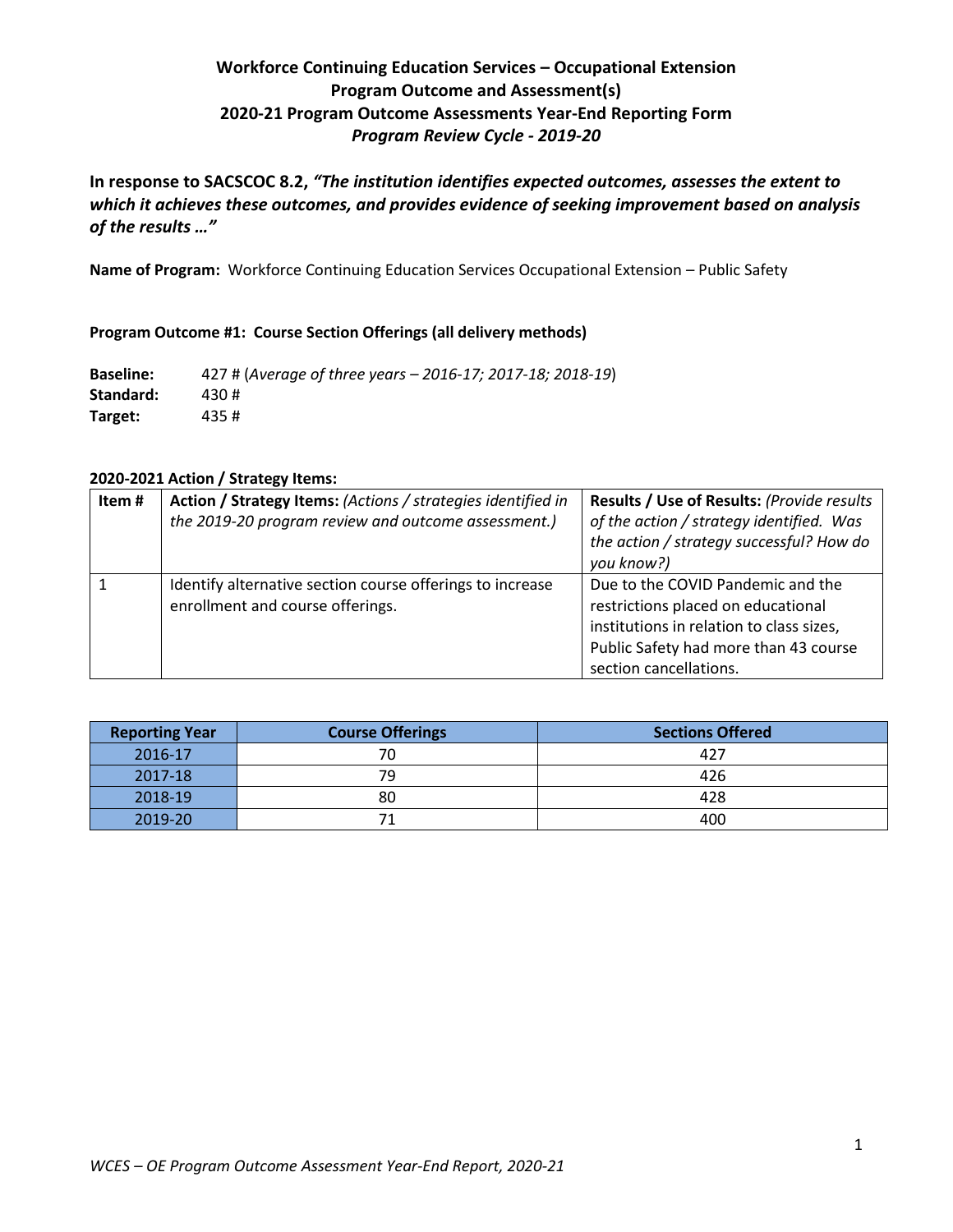

**Provide narrative for analysis of course section offerings** *(Based on the data, provide a narrative of your analysis of course section offerings. Are courses being offered based on the number and delivery type of sections needed for enrollment?)*

Public Safety courses were scheduled based on the immediate need of the local agencies; however the class capacity was limited and local agencies sought other avenues for completing their training online, therefore class offerings decreased during the 2019-2020 academic.

**Provide narrative for analysis of course section offerings standard/target** *(As a result of the data analysis, indicate changes to the standard or target. Did you meet your standard/target? If so, do you intend to try to increase the number or type of course section offerings?)*

Public Safety did not meet their standard or target for 2019 -20 academic year due to statewide restrictions resulting from the COVID Pandemic.

No changes to the standard and target for Public Safety will not increase/decrease but remain the same for 2020-21 academic year.

# **2021-2022 Action / Strategy Items:**

| <b>Item</b> | Action / Strategy Items (Identify action<br>items as a result of your program<br>outcome assessment.)                                                                                   | <b>Target Date (Identify</b><br>your projected target<br>date for completion<br>of action items.) | <b>Assessment of Action Items (How will</b><br>you assess the results of action items?)                                                                                                                                                    |
|-------------|-----------------------------------------------------------------------------------------------------------------------------------------------------------------------------------------|---------------------------------------------------------------------------------------------------|--------------------------------------------------------------------------------------------------------------------------------------------------------------------------------------------------------------------------------------------|
|             | Develop a consortium and partnership<br>with local agencies to offer training<br>that may be aligned to the agencies in<br>promoting the advancement of<br>individual officer's career. | December 2021                                                                                     | Based on the number of new courses<br>developed and offered, the successful<br>completion of students per course<br>increased for specialized training and<br>certifications, however the overall<br>number of course offerings decreased. |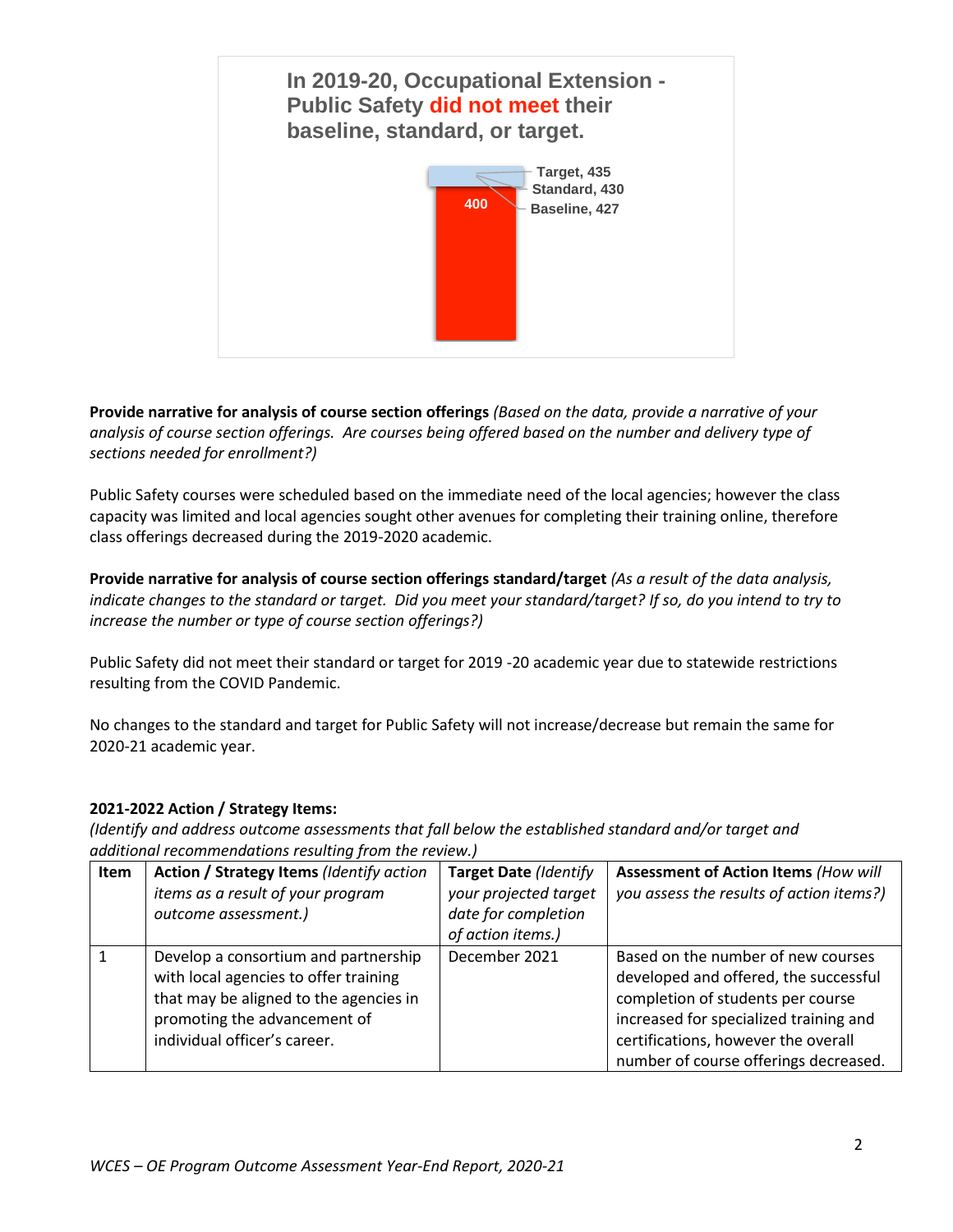### **Program Outcome #2: Course Success Rate (all delivery methods)**

**Baseline:** 93 % (*Average of three years – 2016-17; 2017-18; 2018-19*) **Standard:** 95 % **Target:** 96 %

#### **2020-2021 Action / Strategy Items:**

| Item# | Action / Strategy Items: (Actions / strategies identified in<br>the 2019-20 program review and outcome assessment.)         | Results / Use of Results: (Provide results<br>of the action / strategy identified. Was<br>the action / strategy successful? How do<br>you know?)                                                                                                                                                     |
|-------|-----------------------------------------------------------------------------------------------------------------------------|------------------------------------------------------------------------------------------------------------------------------------------------------------------------------------------------------------------------------------------------------------------------------------------------------|
|       | Monitor student performance to achieve at least the<br>standard set for success rates in public safety<br>courses/programs. | Student performance was monitored<br>throughout long-term courses to<br>determine which students needed<br>independent coaching and/or tutorial<br>sessions for successful completion.<br>Success rates for all courses improved<br>by 11% yielding a 99% course success<br>rate with this strategy. |

| <b>Reporting Year</b> | <b>Registered Students</b> | <b>Registered Success Students</b> | <b>Course Success Rate</b> |
|-----------------------|----------------------------|------------------------------------|----------------------------|
| 2016-17               | 6394                       | 6107                               | 96%                        |
| 2017-18               | 6637                       | 6276                               | 95%                        |
| 2018-19               | 6270                       | 5516                               | 88%                        |
| 2019-20               | 5500                       | 5423                               | 99%                        |



**Provide narrative for analysis of course success rates** *(Based on the data, provide a narrative of your analysis of course success rates. Are students more successful in courses: face-to-face, online, hybrid, or blended methods of course delivery? In evaluating the methods of delivery, should certain methods of delivery be considered for addition, deletion, or modification?)*

Are students more successful in courses: face-to-face, online, hybrid, or blended methods of course delivery? In evaluating the methods of delivery, should certain methods of delivery be considered for addition, deletion, or modification?)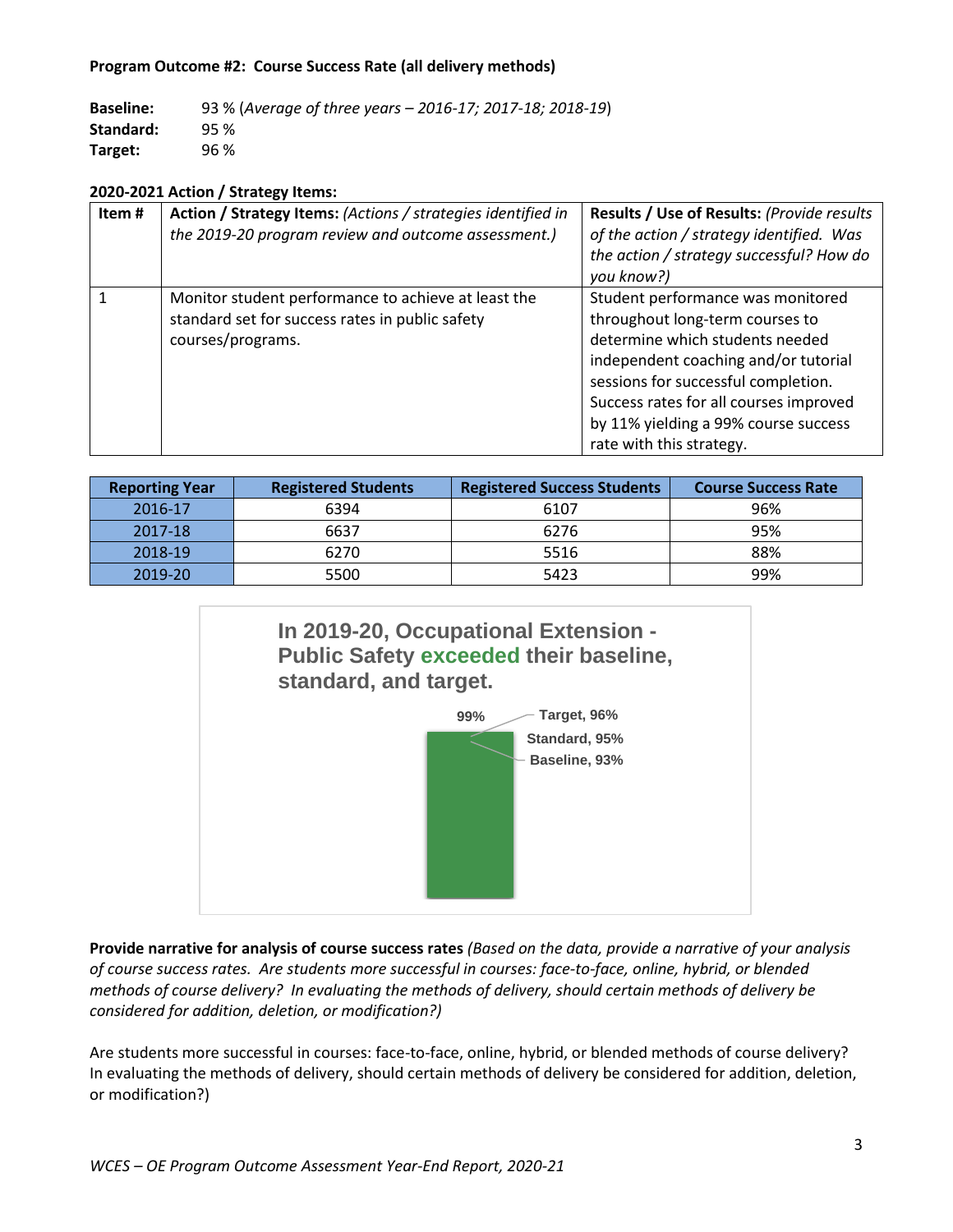The only programs we have that run online or hybrid are EMS programs, fire services and law enforcement does not do any online programs at the current time due to restrictions by external accrediting agencies. Based on the data we have from the EMS online programs, student success rate is averaging about the same as it would be for traditional classes, this is largely because the courses online are required to maintain their credentialing.

We also offer the EMT and Paramedic program as hybrid courses, based on the current data we have there is a 97% retention rate for these courses.

**Provide narrative for analysis of course success rates standard/target** *(As a result of the data analysis, indicate changes to the standard or target. Did you meet your standard/target? If so, how do you plan to further increase course success rates?)*

Based on the challenges that public safety and many other academic areas were confronted with during the 2019-2020 academic year, i.e. pandemic, businesses closed, capacity restrictions for classes, etc., the standard and target will remain the same.

# **2021-2022 Action / Strategy Items:**

| <b>Item</b> | Action / Strategy Items (Identify action | Target Date (Identify | <b>Assessment of Action Items (How will</b> |
|-------------|------------------------------------------|-----------------------|---------------------------------------------|
|             | items as a result of your program        | your projected target | you assess the results of action items?)    |
|             | outcome assessment.)                     | date for completion   |                                             |
|             |                                          | of action items.)     |                                             |
|             | Monitor student performance to           | <b>July 2022</b>      | Assess student performance utilizing        |
|             | achieve at least the standard set for    |                       | colleague to ensure that we reach a         |
|             | success rates in public safety           |                       | 95% student success rate in all public      |
|             | courses/programs.                        |                       | safety courses.                             |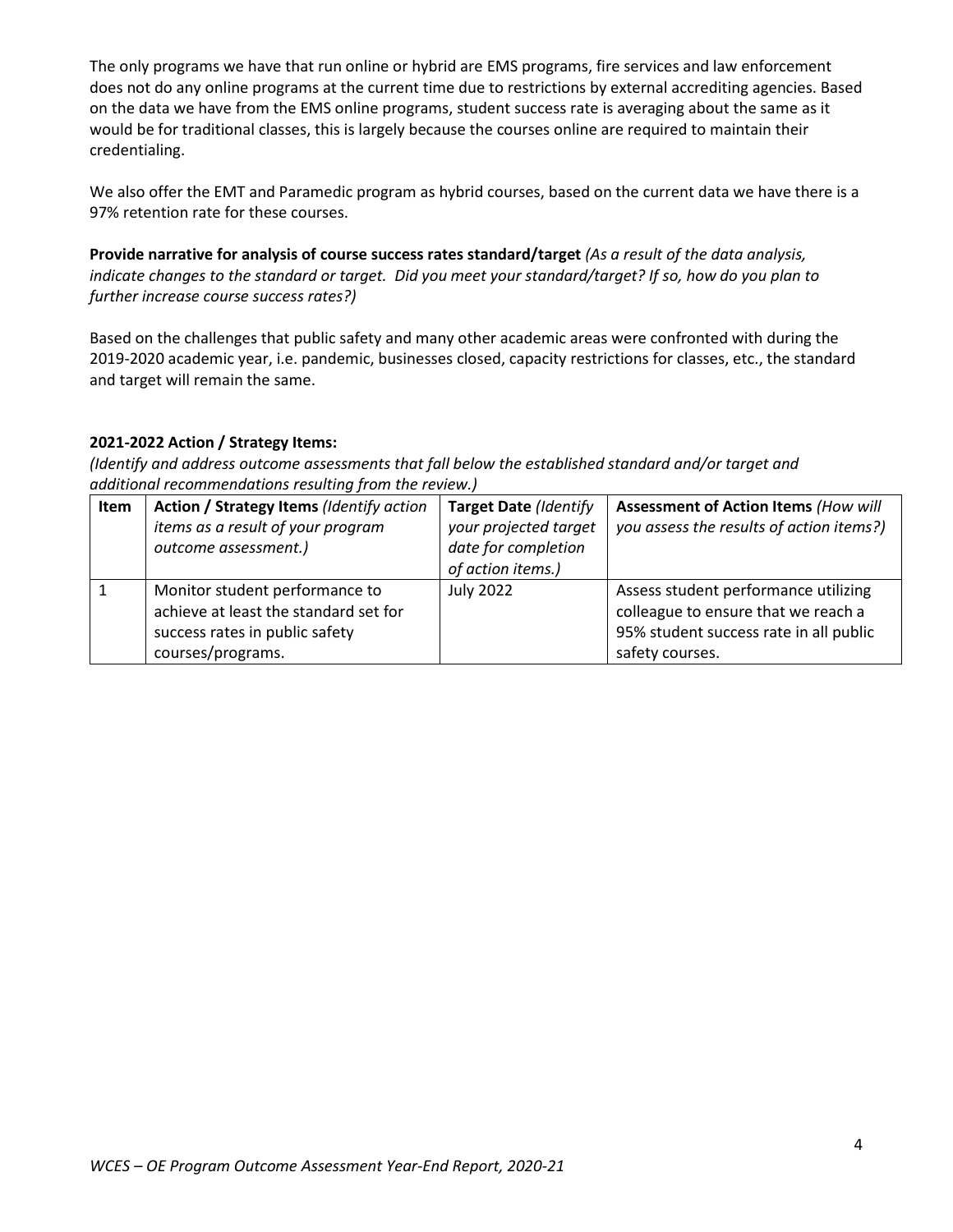*Baselines were set based upon WCC's average college performance of the individual licensure and/or certification exam. Standards and targets were set by the program responsible for the individual licensure and/or certification exam and based on the baseline average performance.*

#### **Detention Officer**

**Baseline:** 93 % (*Average % passing for last three years – 2017, 2018, 2019; NCCCS Report; Detention Officer performance*) **Standard:** 95 % **Target:** 96 %

#### **2020-2021 Action / Strategy Items:**

| Item#         | Action / Strategy Items: (Actions / strategies identified in | Results / Use of Results: (Provide results |
|---------------|--------------------------------------------------------------|--------------------------------------------|
|               | the 2019-20 program review and outcome assessment            | of the action / strategy identified. Was   |
|               | and 2019-20 performance measure year-end report.)            | the action / strategy successful? How do   |
|               |                                                              | you know?)                                 |
| 1             | Implement various instructional strategies to enhance the    | 100% of the students were also required    |
|               | reading skills of students, i.e. such as reading current     | to complete training objectives for each   |
|               | event articles and requiring the students to complete a      | block of instruction as well as providing  |
|               | written summary as well as implement critical thinking       | feedback on multiple ethical dilemmas      |
|               | exercises, etc. in an effort to increase student's reading   | assigned to the students.                  |
|               | level and comprehension to increase the pass rate on the     |                                            |
|               | state exam. (Program Review and Outcome Assessment;          |                                            |
|               | Performance Measures Year-End Report)                        |                                            |
| $\mathcal{P}$ | Implement a written assignment strategy designed to          | 100% of the students enrolled in the       |
|               | support student's Educational Objectives for Success that    | Detention Officer Certification course     |
|               | guides students to achieve success in the course by          | were required to submit writing            |
|               | monitoring and reviewing with each student their             | assignments on various topics assigned     |
|               | progress on a weekly basis. (Program Review and              | by instructors throughout the course.      |
|               | Outcome Assessment; Performance Measures Year-End            | Instructors provided feedback to the       |
|               | Report)                                                      | students and provided the guidance and     |
|               |                                                              | opportunity for remedial submissions on    |
|               |                                                              | these assignments.                         |

### **Licensure / Certification Exam – (Detention Officer)**

| <b>NCCCS Report</b> | <b>Exam Year</b> | # Tested | # Passed | % Passing | <b>Index Score</b> |
|---------------------|------------------|----------|----------|-----------|--------------------|
| 2016                | 2014-15          |          | 8        | 89%       |                    |
| 2017                | 2015-16          | 29       | 28       | 97%       |                    |
| 2018                | 2016-17          | 18       | 17       | 94%       |                    |
| 2019                | 2017-18          | 16       | 14       | 88%       | 0.97               |
| 2020                | 2018-19          | 14       | 14       | 100%      | 1.08               |

**Provide narrative for analysis of licensure / certification passing rates data** *(Based on the performance measure data, provide a narrative of your analysis of licensure / certification. Are you satisfied with your program licensure or certification rates? State any changes you plan to make for continuous improvement.)*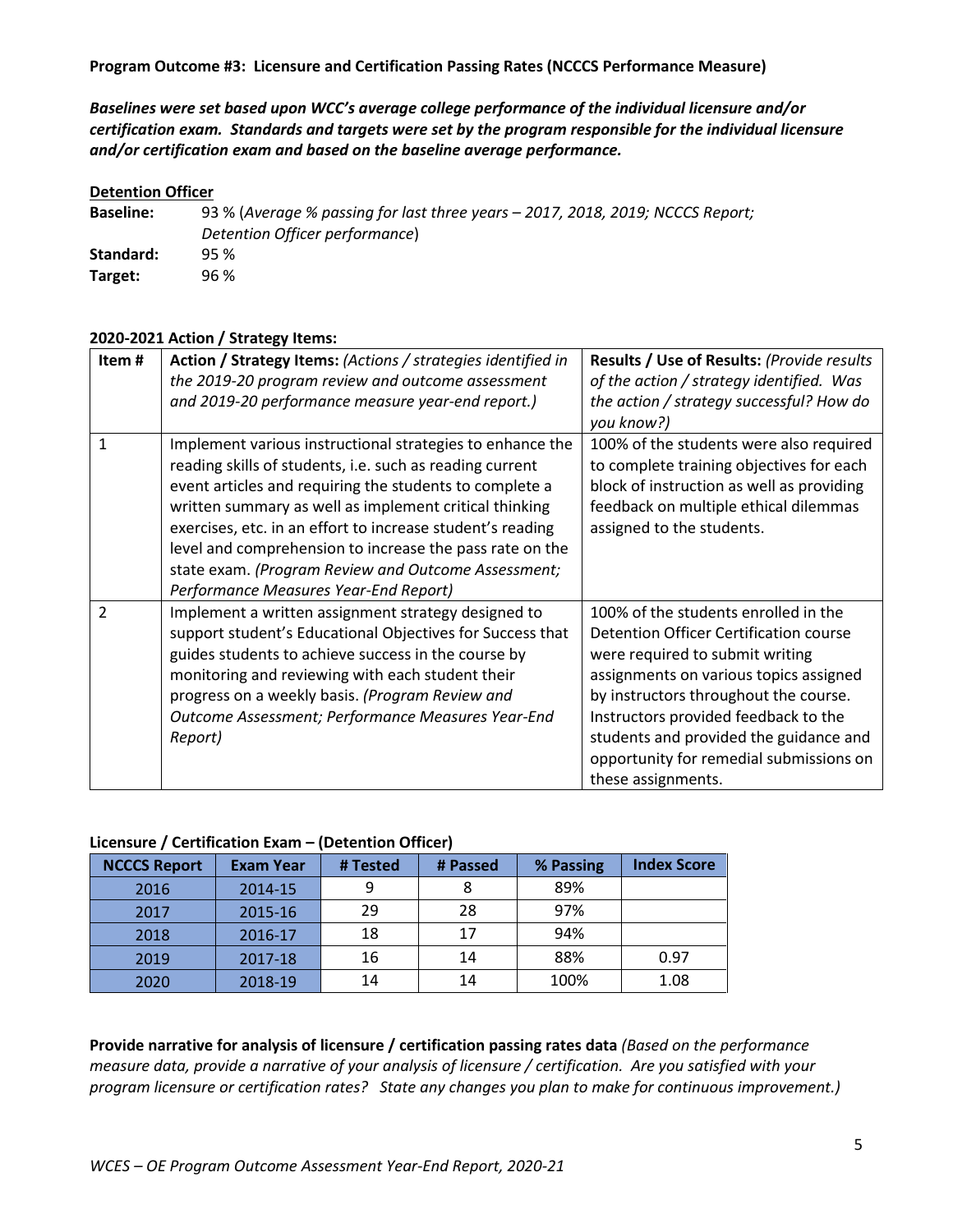100% of the Detention Officer students passed the N.C. Certification Exam on their first attempt. This far exceeded the state average for performance measures for 2019-2020. During the past two academic years the students have achieved a 100% pass rate on the State Certification Exam on their first attempt. Overall, the faculty are pleased with the outcome of the Detention Officer's program's licensure pass rates. The Public Safety Faculty/Staff continuously evaluates the student outcomes and data to improve performance and incorporates it into the overall program review and systematic evaluation plan.

Law Enforcement faculty/staff feel that the Action/Strategy Items have been beneficial in meeting performance goals and increasing the performance rates for the Detention Officer program. In 2019-2020, the Public Safety Division exceeded the performance goals for the Detention Officer Program for first time test takers.

**Provide narrative for analysis of licensure / certification passing rates standard/target** *(Standards and targets were set by the program responsible for the individual licensure and/or certification exam and based on the baseline average performance.)* 

Baselines were set based upon WCC's average college performance of the individual licensure and/or certification exam. Standards and targets were set by the program responsible for the individual licensure and/or certification exam and based on the baseline average performance.

The standard has been set at 95 % and the target at 96%. The standard and target were set by the program responsible for the individual licensure and/or certification exam performance.

# **2021-2022 Action / Strategy Items:**

| Item | <b>Action / Strategy Items (Identify</b><br>action items as a result of your<br>program outcome assessment. The<br>action items mirror those identified in<br>the licensure/certification<br>performance measure.)                                                          | <b>Target Date (Identify</b><br>your projected target<br>date for completion<br>of action items.) | <b>Assessment of Action Items (How will</b><br>you assess the results of action items?)                                                                                                                                                                                             |
|------|-----------------------------------------------------------------------------------------------------------------------------------------------------------------------------------------------------------------------------------------------------------------------------|---------------------------------------------------------------------------------------------------|-------------------------------------------------------------------------------------------------------------------------------------------------------------------------------------------------------------------------------------------------------------------------------------|
|      | Continue to implement a written<br>assignment strategically designed to<br>support student's Educational<br>Objectives for Success that guides<br>students to achieve success in the<br>course by monitoring and reviewing<br>each student's progress on a weekly<br>basis. | <b>July 2022</b>                                                                                  | Assess the overall success of students<br>through administering block<br>examinations throughout the<br>Detention Officer Certification Course.<br>Assess whether the student achieves a<br>minimum of 75% on each<br>block/module examination leading to<br>successful completion. |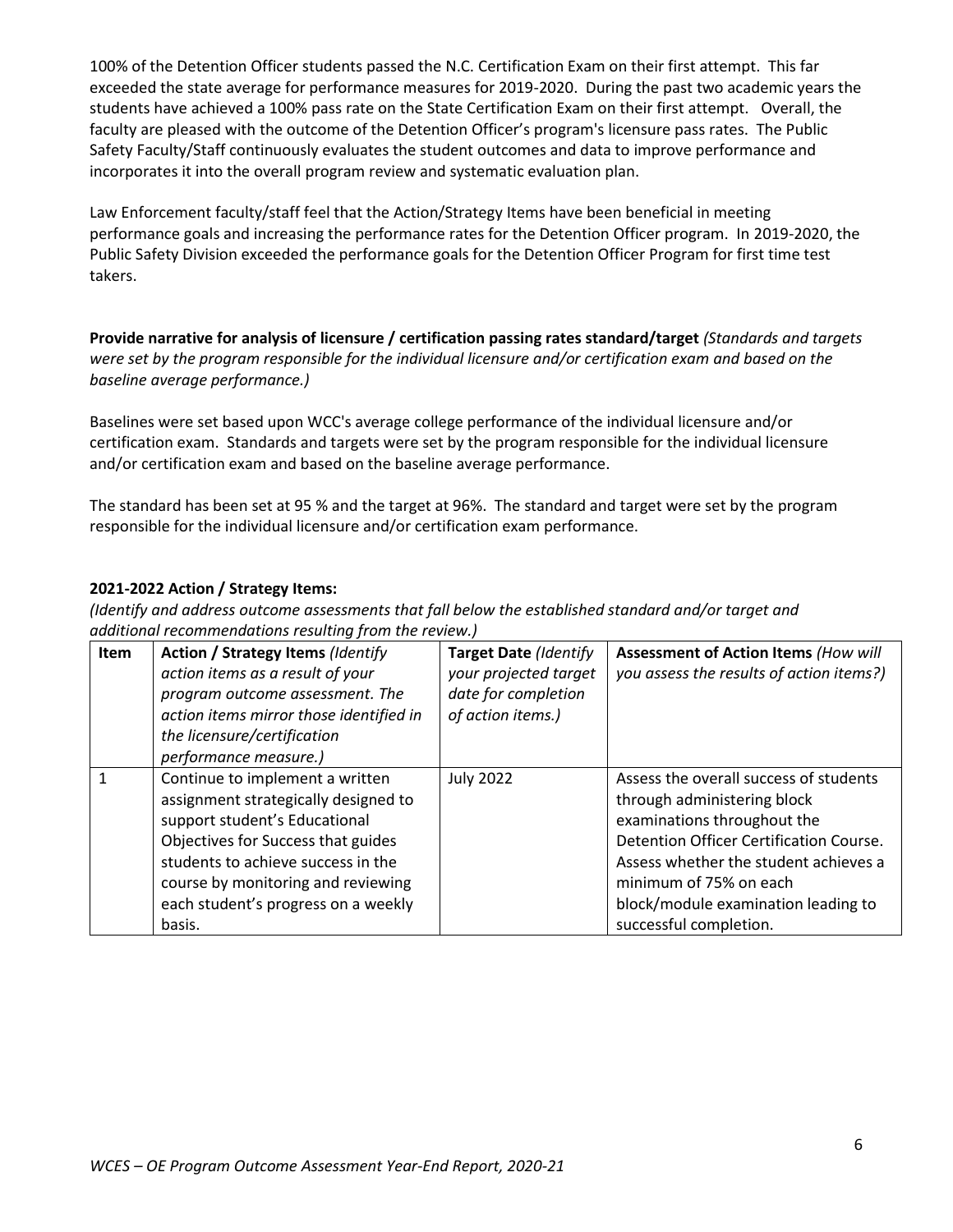*Baselines were set based upon WCC's average college performance of the individual licensure and/or certification exam. Standards and targets were set by the program responsible for the individual licensure and/or certification exam and based on the baseline average performance.*

### **EMT-Basic**

**Baseline:** 82 % (*Average % passing for last three years – 2017, 2018, 2019; NCCCS Report; EMT-Basic performance*) **Standard:** 85 % **Target:** 88 %

## **2020-2021 Action / Strategy Items:**

| Item#          | Action / Strategy Items: (Actions / strategies identified in<br>the 2019-20 program review and outcome assessment<br>and 2019-20 performance measure year-end report.)                                                                                                                                                                                                                                                                                                                               | Results / Use of Results: (Provide results<br>of the action / strategy identified. Was<br>the action / strategy successful? How do<br>you know?)                                                                                                                                                                                                                                                                                                                        |
|----------------|------------------------------------------------------------------------------------------------------------------------------------------------------------------------------------------------------------------------------------------------------------------------------------------------------------------------------------------------------------------------------------------------------------------------------------------------------------------------------------------------------|-------------------------------------------------------------------------------------------------------------------------------------------------------------------------------------------------------------------------------------------------------------------------------------------------------------------------------------------------------------------------------------------------------------------------------------------------------------------------|
| $\mathbf{1}$   | Ensure that 100% of the EMS programs (EMT and<br>Paramedic) incorporate a cross training strategy with Law<br>Enforcement (BLET) and Fire Academy to better<br>understand duties and disciplines of each other.<br>(Program Review and Outcome Assessment)                                                                                                                                                                                                                                           | 100% of the EMS programs were<br>involved in cross-training with fire<br>services and law enforcement during the<br>Rescue Task Force Training series.<br>Based on verbal feedback, 100% of the<br>students and instructors expressed<br>satisfaction with the training.                                                                                                                                                                                                |
| $\overline{2}$ | Implement a minimum of two additional certification<br>courses within the EMT and Paramedic programs to<br>ensure students are workforce ready upon completion of<br>their respective program, i.e. Emergency Vehicle Driving<br>(EVD), Traffic Incident Management (TIMS), National<br>Incident Management Systems (NIMS), and/or Crisis<br>Intervention Team (CIT) Training to promote more<br>knowledgeable and professional EMS personnel<br>applicants. (Program Review and Outcome Assessment) | Three additional certification programs<br>were implemented in the EMT and<br>Paramedic Program, NIMS, TIMS, and<br>EVD. 100% of the enrolled students<br>passed all three additional short-term<br>certification courses. Based on feedback<br>100% of the students expressed<br>satisfaction with these three (3) courses.<br>Local employers and advisory<br>committee members also expressed<br>complete satisfaction with the<br>additional certification courses. |
| 3              | Continue to implement the "Skills Assessment" workbook<br>into the EMT program and clinical setting to ensure the<br>competencies and confidence of students performing<br>said skills. (Program Review and Outcome Assessment)                                                                                                                                                                                                                                                                      | The "Skills Assessment" workbook has<br>continued to be implemented for 100%<br>of the students which has attributed to<br>the pass rate on the state certification<br>exam and the TSOPs (Technical Scope of<br>Practice) evaluation.                                                                                                                                                                                                                                  |
| 4              | Continue to cross train EMS programs (EMT and<br>Paramedic) with Law Enforcement (BLET), Fire Academy,<br>and including training sessions with Wayne County<br>Volunteer Fire Departments to better understand duties<br>and disciplines of each other. (Performance Measures<br>Year-End Report)                                                                                                                                                                                                    | Same as #1                                                                                                                                                                                                                                                                                                                                                                                                                                                              |
| 5              | Implement daily scenarios into the EMT program to<br>ensure the competencies and confidence of students                                                                                                                                                                                                                                                                                                                                                                                              | Daily scenarios were not implemented,<br>however all EMS classes, both the EMT -                                                                                                                                                                                                                                                                                                                                                                                        |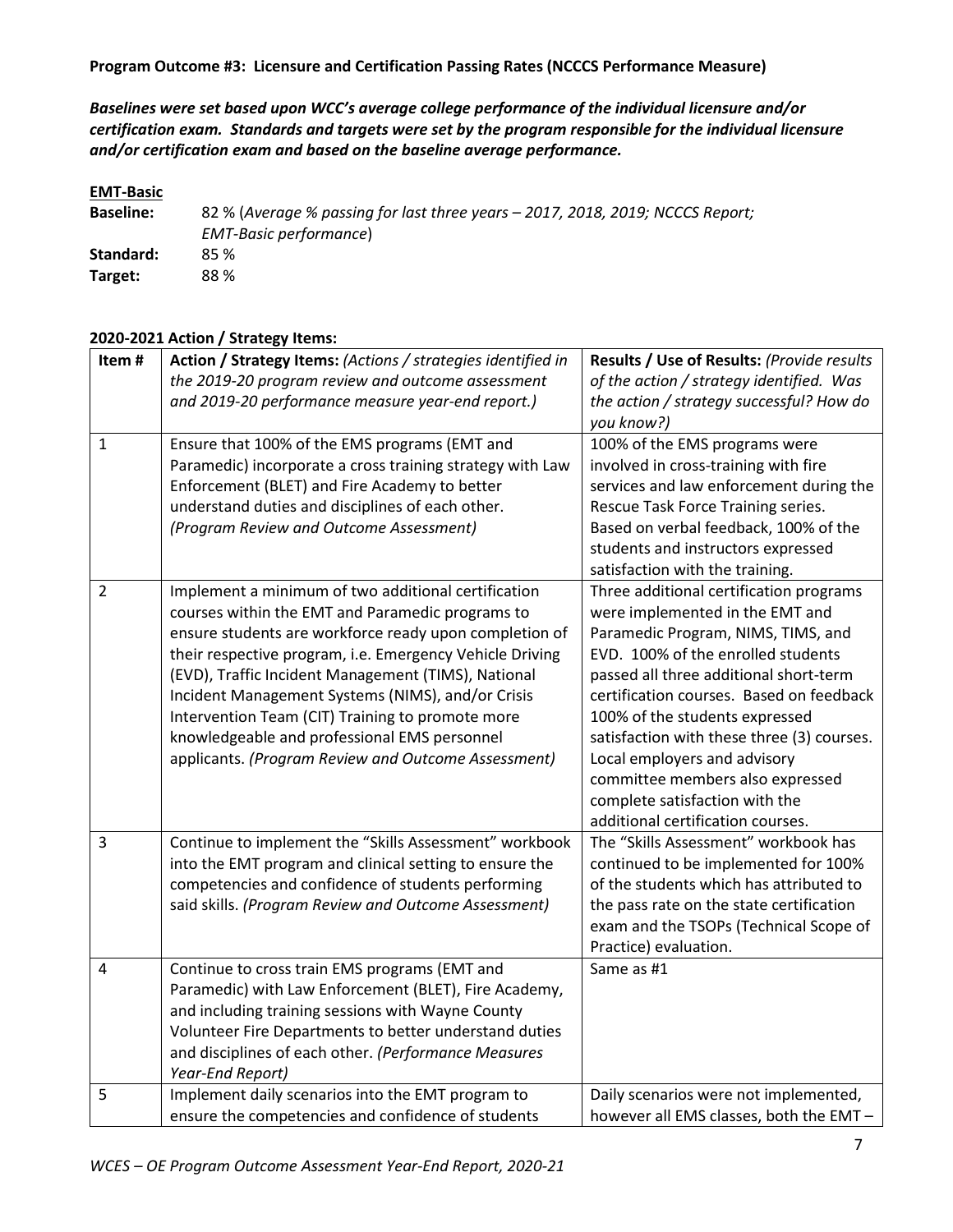| performing required skills improves the end of class | Basic and the Paramedic class has         |
|------------------------------------------------------|-------------------------------------------|
| Technical Scope of Practice (TSOP) performance.      | implemented a practical skill evaluations |
| (Performance Measures Year-End Report)               | and hypothetical scenarios on a weekly    |
|                                                      | basis                                     |

|                     |                  | ----- ------ |          |           |                    |
|---------------------|------------------|--------------|----------|-----------|--------------------|
| <b>NCCCS Report</b> | <b>Exam Year</b> | # Tested     | # Passed | % Passing | <b>Index Score</b> |
| 2016                | 2014-15          | 64           | 54       | 84%       |                    |
| 2017                | 2015-16          | 57           | 49       | 86%       |                    |
| 2018                | 2016-17          | 57           | 49       | 86%       |                    |
| 2019                | 2017-18          | 36           | 27       | 75%       | 1.05               |
| 2020                | 2018-19          | 44           | 36       | 82%       | 1.22               |

#### **Licensure / Certification Exam – (EMT-Basic)**

**Provide narrative for analysis of licensure / certification passing rates data** *(Based on the performance measure data, provide a narrative of your analysis of licensure / certification. Are you satisfied with your program licensure or certification rates? State any changes you plan to make for continuous improvement.)*

Overall, the faculty are continuously working with students to increase the performance/pass rates for program outcome of the EMT-Basic, EMR (Emergency Medical Responder), and Paramedic program's licensure pass rates. The EMS faculty/staff continuously evaluates outcome data to improve performance and incorporate it into the program review.

EMS faculty feel that the Action/Strategy Items have been beneficial in meeting performance goals even though the performance measures were below state standards. The EMS faculty/staff has established a combined performance goal for all EMS courses and an overall average of 78.33% of all students that passed the licensure examination on their first attempt. In 2019-2020, the department reached a 76% pass rate for all programs. Independently, the EMT-Basic had a 78.3 % pass rate, the EMR program had a 45% pass rate and the Paramedic (3 students only that were eligible to test) had a 100 % pass rate for 2019-2020.

**Provide narrative for analysis of licensure / certification passing rates standard/target** *(Standards and targets were set by the program responsible for the individual licensure and/or certification exam and based on the baseline average performance.)* 

Baselines were set based upon WCC's average college performance of the individual licensure and/or certification exam. Standards and targets were set by the program responsible for the individual licensure and/or certification exam and based on the baseline average performance.

The standard has been set at 85% and the target at 88%. The standard and target were set by the program responsible for the individual licensure and/or certification exam performance.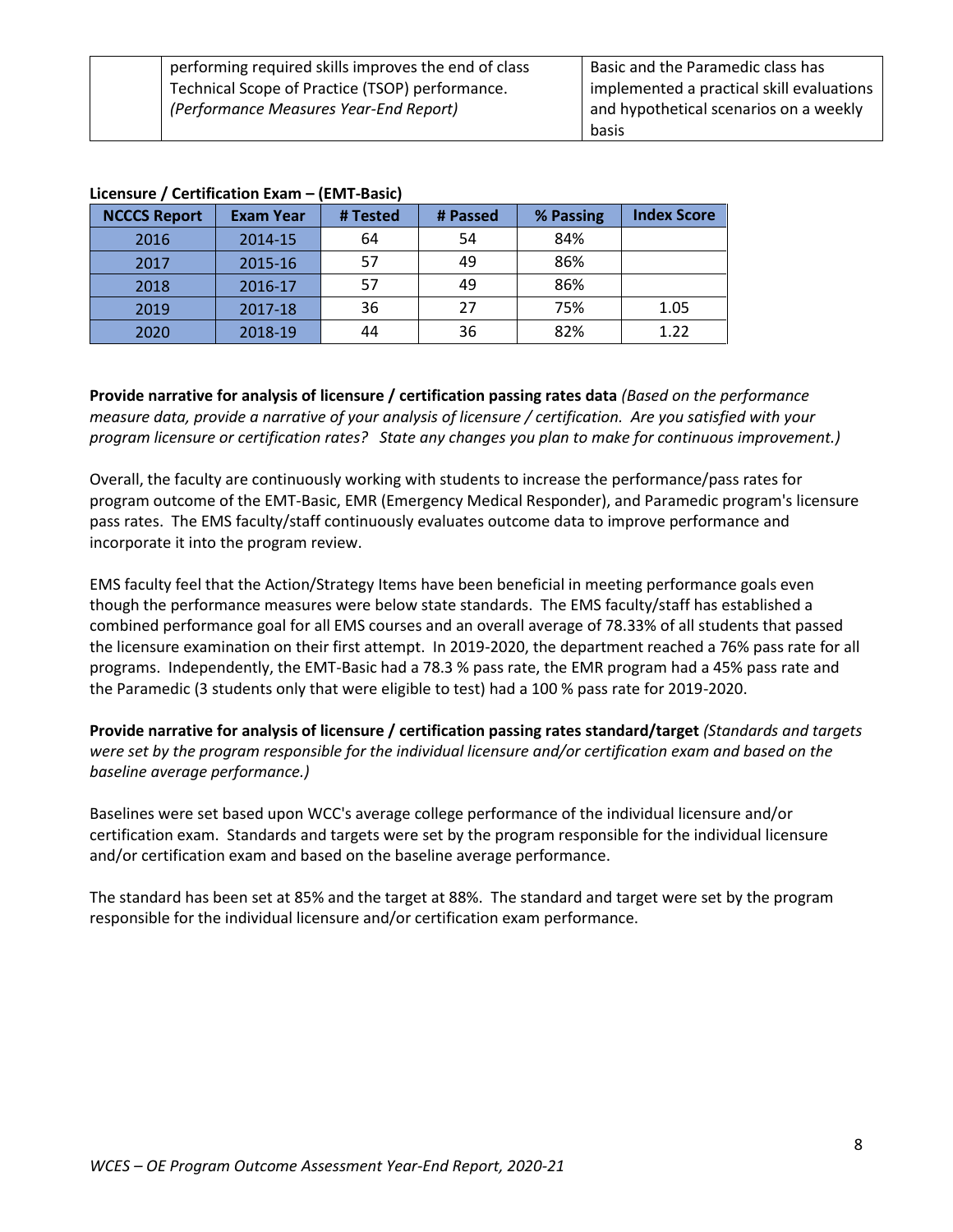# **2021-2022 Action / Strategy Items:**

| <b>Item</b>    | <b>Action / Strategy Items (Identify</b><br>action items as a result of your<br>program outcome assessment. The<br>action items mirror those identified in<br>the licensure/certification<br>performance measure.)                                                                                                                                   | Target Date (Identify<br>your projected target<br>date for completion<br>of action items.) | <b>Assessment of Action Items (How will</b><br>you assess the results of action items?)                                                                                     |
|----------------|------------------------------------------------------------------------------------------------------------------------------------------------------------------------------------------------------------------------------------------------------------------------------------------------------------------------------------------------------|--------------------------------------------------------------------------------------------|-----------------------------------------------------------------------------------------------------------------------------------------------------------------------------|
| 1              | Initiate the process for National<br>Accreditation through<br>CAHEP/COAEMPS to ensure program<br>quality and meet the N.C. Office Of<br><b>Emergency Services requirement for</b><br>the Paramedic program to be<br>nationally accredited. Establish the<br>Advisory Committee with members<br>required by CAHEP and submit the<br>Letter of Review. | <b>July 2022</b>                                                                           | Evaluate the process of accreditation<br>and the completion of phases through<br>feedback from the program director,<br>program coordinator, and the Advisory<br>Committee. |
| $\overline{2}$ | Implement weekly skills lab sessions<br>into the EMT and Paramedic program<br>to ensure the competencies and<br>confidence of students performing<br>required skills improves the end of<br>class Technical Scope of Practice<br>(TSOP) performance.                                                                                                 | <b>July 2022</b>                                                                           | Evaluate 100% of the students to<br>determine the effectiveness of skills lab<br>and receive feedback from the<br>instructor and the students.                              |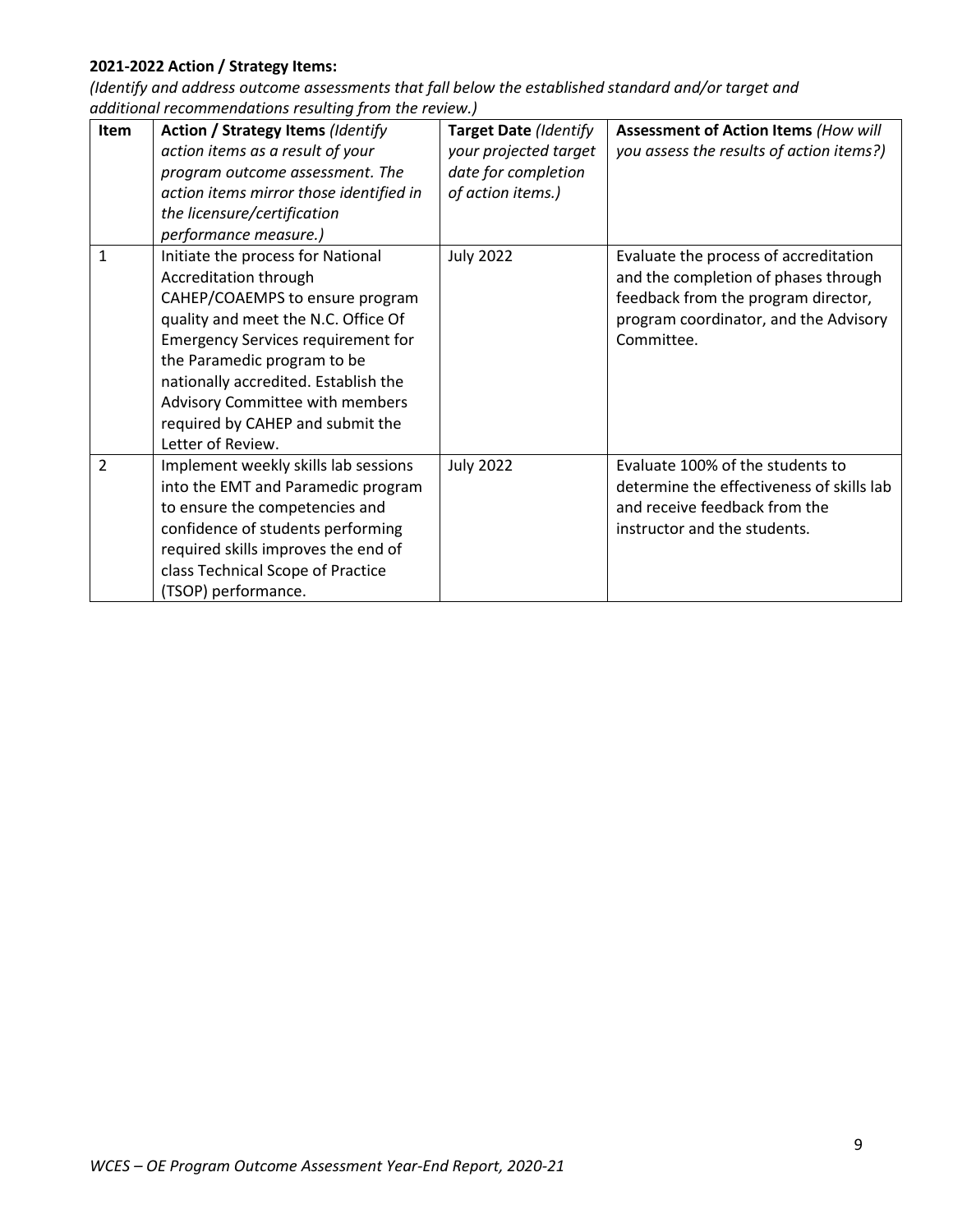*Baselines were set based upon WCC's average college performance of the individual licensure and/or certification exam. Standards and targets were set by the program responsible for the individual licensure and/or certification exam and based on the baseline average performance.*

### **EMT-Paramedic**

**Baseline:** 33 % (*Average % passing for last three years – 2017, 2018, 2019; NCCCS Report; EMT-Paramedic performance*) **Standard:** 75 % **Target:** 80 %

## **2020-2021 Action / Strategy Items:**

| Item#          | Action / Strategy Items: (Actions / strategies identified in<br>the 2019-20 program review and outcome assessment<br>and 2019-20 performance measure year-end report.)                                                                                                                                                                                                                                                                                                                               | Results / Use of Results: (Provide results<br>of the action / strategy identified. Was<br>the action / strategy successful? How do<br>you know?)                                                                                                                                                                                                                                                                                                                        |
|----------------|------------------------------------------------------------------------------------------------------------------------------------------------------------------------------------------------------------------------------------------------------------------------------------------------------------------------------------------------------------------------------------------------------------------------------------------------------------------------------------------------------|-------------------------------------------------------------------------------------------------------------------------------------------------------------------------------------------------------------------------------------------------------------------------------------------------------------------------------------------------------------------------------------------------------------------------------------------------------------------------|
| $\mathbf{1}$   | Ensure that 100% of the EMS programs (EMT and<br>Paramedic) incorporate a cross training strategy with Law<br>Enforcement (BLET) and Fire Academy to better<br>understand duties and disciplines of each other.<br>(Program Review and Outcome Assessment)                                                                                                                                                                                                                                           | 100% of the EMS programs were<br>involved in cross-training with fire<br>services and law enforcement during the<br>Rescue Task Force Training series.<br>Based on verbal feedback, 100% of the<br>students and instructors expressed<br>satisfaction with the training.                                                                                                                                                                                                |
| $\overline{2}$ | Implement a minimum of two additional certification<br>courses within the EMT and Paramedic programs to<br>ensure students are workforce ready upon completion of<br>their respective program, i.e. Emergency Vehicle Driving<br>(EVD), Traffic Incident Management (TIMS), National<br>Incident Management Systems (NIMS), and/or Crisis<br>Intervention Team (CIT) Training to promote more<br>knowledgeable and professional EMS personnel<br>applicants. (Program Review and Outcome Assessment) | Three additional certification programs<br>were implemented in the EMT and<br>Paramedic Program, NIMS, TIMS, and<br>EVD. 100% of the enrolled students<br>passed all three additional short-term<br>certification courses. Based on feedback<br>100% of the students expressed<br>satisfaction with these three (3) courses.<br>Local employers and advisory<br>committee members also expressed<br>complete satisfaction with the<br>additional certification courses. |
| 3              | Continue to implement the "Skills Assessment" workbook<br>into the EMT program and clinical setting to ensure the<br>competencies and confidence of students performing<br>said skills. (Program Review and Outcome Assessment)                                                                                                                                                                                                                                                                      | The "Skills Assessment" workbook has<br>continued to be implemented for 100%<br>of the students which has attributed to<br>the pass rate on the state certification<br>exam and the TSOPs (Technical Scope of<br>Practice) evaluation.                                                                                                                                                                                                                                  |
| 4              | Continue to cross train EMS programs (EMT and<br>Paramedic) with Law Enforcement (BLET), Fire Academy,<br>and including training sessions with Wayne County<br>Volunteer Fire Departments to better understand duties<br>and disciplines of each other. (Performance Measures<br>Year-End Report)                                                                                                                                                                                                    | Same as #1                                                                                                                                                                                                                                                                                                                                                                                                                                                              |
| 5              | Implement daily scenarios into the EMT program to<br>ensure the competencies and confidence of students                                                                                                                                                                                                                                                                                                                                                                                              | Daily scenarios were not implemented,<br>however all EMS classes, both the EMT -                                                                                                                                                                                                                                                                                                                                                                                        |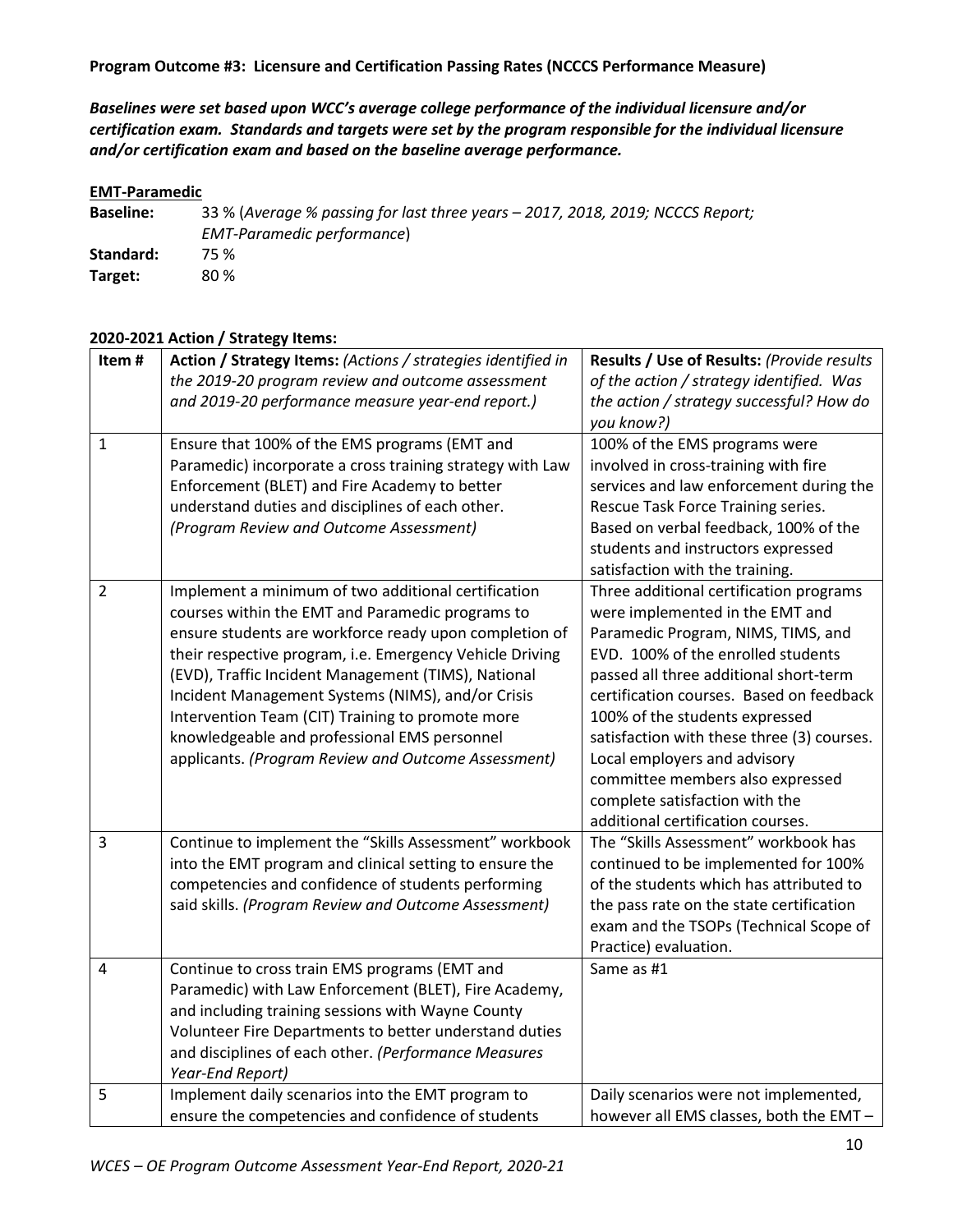| performing required skills improves the end of class | Basic and the Paramedic class has     |
|------------------------------------------------------|---------------------------------------|
| Technical Scope of Practice (TSOP) performance.      | implemented a practical skills        |
| (Performance Measures Year-End Report)               | evaluation/hypothetical scenario on a |
|                                                      | weekly basis.                         |

| <b>EIVEIIJMI C / UCI (IIIUG (IVII EAGIII</b> |                  |          |          |           |                    |
|----------------------------------------------|------------------|----------|----------|-----------|--------------------|
| <b>NCCCS Report</b>                          | <b>Exam Year</b> | # Tested | # Passed | % Passing | <b>Index Score</b> |
| 2016                                         | 2014-15          |          |          | 100%      |                    |
| 2017                                         | 2015-16          |          |          | 0%        |                    |
| 2018                                         | 2016-17          |          |          | 50%       |                    |
| 2019                                         | 2017-18          |          |          | 50%       | 0.66               |
| 2020                                         | 2018-19          |          |          |           |                    |

#### **Licensure / Certification Exam – (EMT-Paramedic)**

**Provide narrative for analysis of licensure / certification passing rates data** *(Based on the performance measure data, provide a narrative of your analysis of licensure / certification. Are you satisfied with your program licensure or certification rates? State any changes you plan to make for continuous improvement.)*

Overall, the faculty are continuously working with students to increase the performance/pass rates for program outcome of the EMT-Basic, EMR (Emergency Medical Responder), and Paramedic program's licensure pass rates. The EMS faculty/staff continuously evaluates outcome data to improve performance and incorporate it into the program review.

EMS faculty feel that the Action/Strategy Items have been beneficial in meeting performance goals even though the performance measures were below state standards. The EMS faculty/staff has established a combined performance goal for all EMS courses and an overall average of 78.33% of all students that passed the licensure examination on their first attempt. In 2019-2020, the department reached a 76% pass rate for all programs. Independently, the EMT-Basic had a 78.3 % pass rate, the EMR program had a 45% pass rate and the Paramedic (3 students only that were eligible to test) had a 100 % pass rate for 2019-2020.

**Provide narrative for analysis of licensure / certification passing rates standard/target** *(Standards and targets were set by the program responsible for the individual licensure and/or certification exam and based on the baseline average performance.)* 

Baselines were set based upon WCC's average college performance of the individual licensure and/or certification exam. Standards and targets were set by the program responsible for the individual licensure and/or certification exam and based on the baseline average performance.

The standard has been set at 75 % and the target at 80%. The standard and target were set by the program responsible for the individual licensure and/or certification exam performance.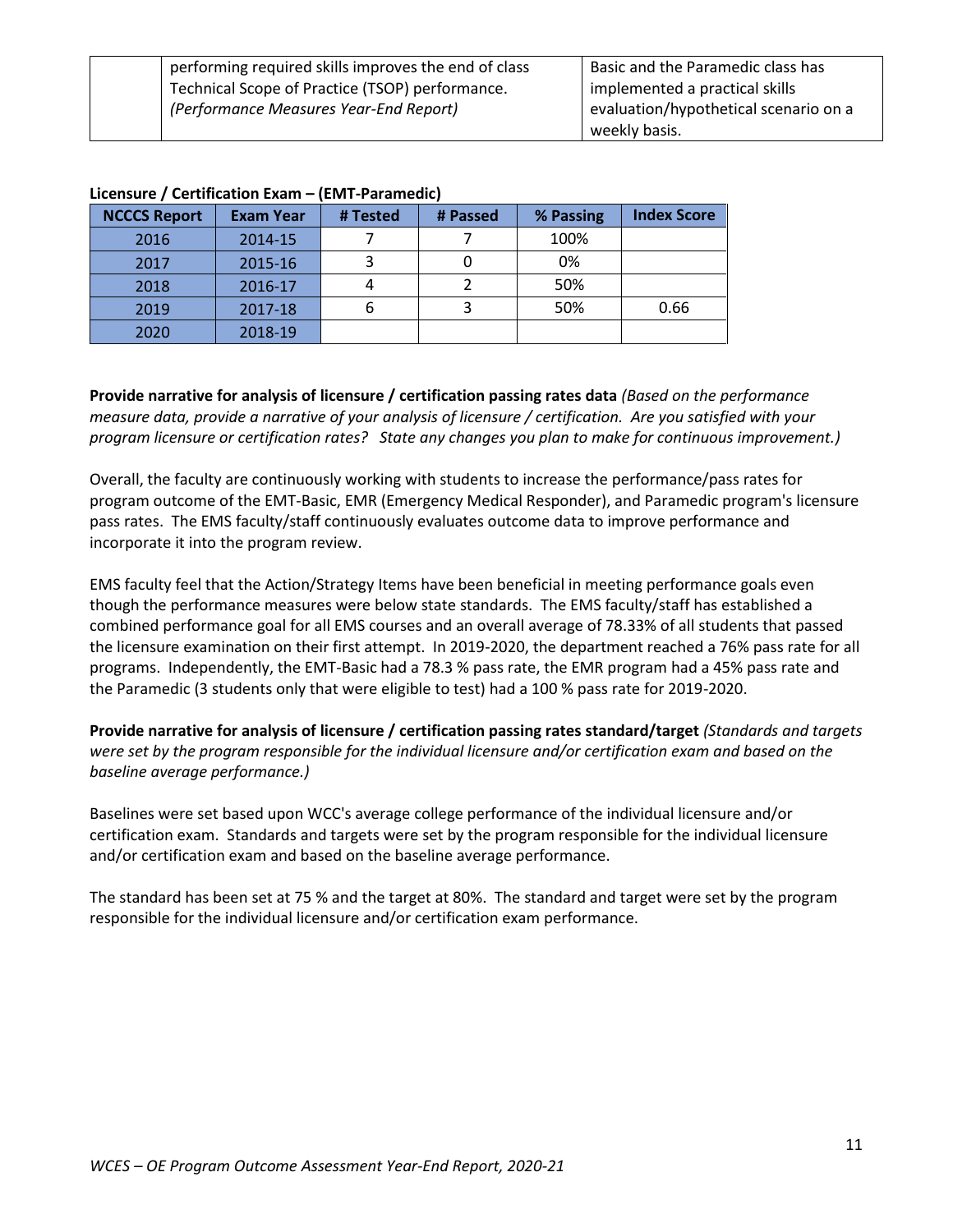# **2021-2022 Action / Strategy Items:**

| <b>Item</b>    | Action / Strategy Items (Identify action<br>items as a result of your program outcome<br>assessment. The action items mirror those<br>identified in the licensure/certification<br>performance measure.)                                                                                                                                | <b>Target Date</b><br>(Identify your<br>projected<br>target date for<br>completion of<br>action items.) | <b>Assessment of Action Items (How will</b><br>you assess the results of action items?)                                                                                                                                                                                             |
|----------------|-----------------------------------------------------------------------------------------------------------------------------------------------------------------------------------------------------------------------------------------------------------------------------------------------------------------------------------------|---------------------------------------------------------------------------------------------------------|-------------------------------------------------------------------------------------------------------------------------------------------------------------------------------------------------------------------------------------------------------------------------------------|
| 1              | Initiate the process for National<br>Accreditation through CAHEP/COAEMPS to<br>ensure program quality and meet the N.C.<br>Office Of Emergency Services requirement<br>for the Paramedic program to be nationally<br>accredited. Establish the Advisory<br>Committee with members required by<br>CAHEP and submit the Letter of Review. | <b>July 2022</b>                                                                                        | Assess the overall success of students<br>through administering block<br>examinations throughout the<br>Detention Officer Certification Course.<br>Assess whether the student achieves a<br>minimum of 75% on each<br>block/module examination leading to<br>successful completion. |
| $\mathfrak{p}$ | Implement weekly lab skills sessions into the<br>EMT and Paramedic program to ensure the<br>competencies and confidence of students<br>performing required skills improves the end<br>of class Technical Scope of Practice (TSOP)<br>performance.                                                                                       | <b>July 2022</b>                                                                                        | Evaluate 100% of the students to<br>determine the effectiveness of skills lab<br>and receive feedback from the<br>instructor and the students.                                                                                                                                      |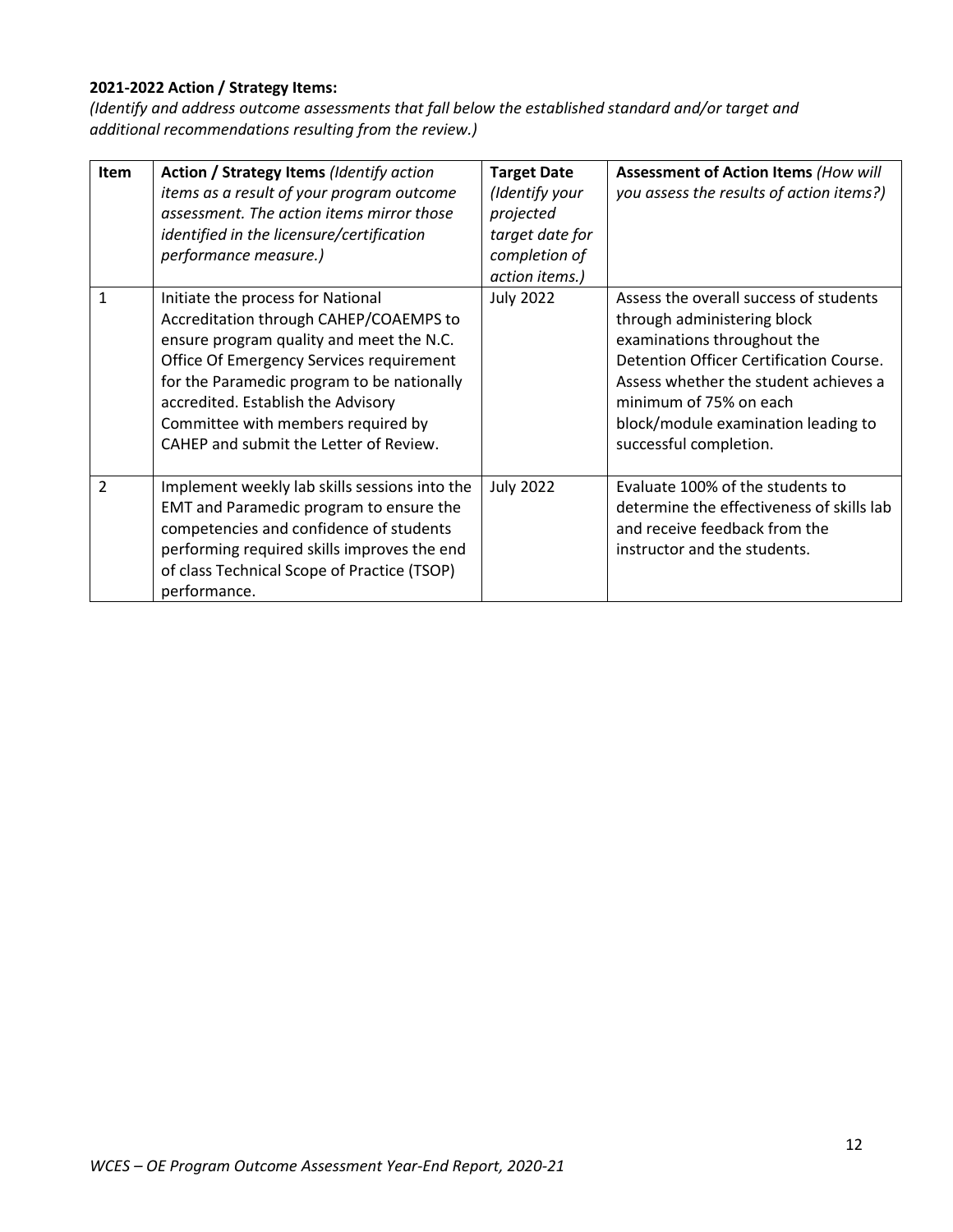*Baselines were set based upon WCC's average college performance of the individual licensure and/or certification exam. Standards and targets were set by the program responsible for the individual licensure and/or certification exam and based on the baseline average performance.*

#### **Fire Inspection**

| <b>Baseline:</b> | N/A % (Average % passing for last three years - to be identified; NCCCS Report;   |
|------------------|-----------------------------------------------------------------------------------|
|                  | Fire Inspection performance)                                                      |
|                  | Unable to set baseline, baseline will be set when 3 years performance is achieved |
|                  | (2021 NCCCS Report)                                                               |
| Standard:        | $N/A$ %                                                                           |
| Target:          | $N/A$ %                                                                           |

### **2020-2021 Action / Strategy Items:**

| Item#          | Action / Strategy Items: (Actions / strategies identified in<br>the 2019-20 program review and outcome assessment<br>and 2019-20 performance measure year-end report.)                                                                                                           | Results / Use of Results: (Provide results<br>of the action / strategy identified. Was<br>the action / strategy successful? How do<br>you know?)                                                                                                                                                                                                                                                    |
|----------------|----------------------------------------------------------------------------------------------------------------------------------------------------------------------------------------------------------------------------------------------------------------------------------|-----------------------------------------------------------------------------------------------------------------------------------------------------------------------------------------------------------------------------------------------------------------------------------------------------------------------------------------------------------------------------------------------------|
| $\mathbf{1}$   | Implement a "Skills Assessment Worksheet" for every<br>module within the Fire Inspections Program to ensure the<br>competencies and confidence of students to aid in a<br>higher level of performance on the state certification<br>exam. (Performance Measures Year-End Report) | A "Skills Assessment Worksheet" was<br>developed by the instructor for<br>completion by 100% of all students<br>enrolled in the classes. Based on<br>feedback from the students and<br>instructors, 100% of the students<br>express satisfaction with being able to<br>have the opportunity to complete the<br>"Skills Assessment Worksheet" in<br>preparation for the state certification<br>exam. |
| $\overline{2}$ | Develop and implement a comprehensive end of course<br>written competency exam for all Fire Inspections courses.<br>(Performance Measures Year-End Report)                                                                                                                       | A comprehensive written exam was<br>developed by the instructor for<br>completion by 100% of all students<br>enrolled in the classes. Based on<br>feedback from the students and<br>instructors, 100% of the students<br>express satisfaction with being able to<br>have the opportunity to complete the<br>comprehensive written exam in<br>preparation for the state certification<br>exam.       |

### **Licensure / Certification Exam – (Fire Inspection)**

| <b>NCCCS Report</b> | Exam Year | # Tested | # Passed | % Passing | <b>Index Score</b> |
|---------------------|-----------|----------|----------|-----------|--------------------|
| 2019                | 2017-18   | 15       |          | 60%       | 1.19               |
| 2020                | 2018-19   | 20       | 13       | 65%       | 1.10               |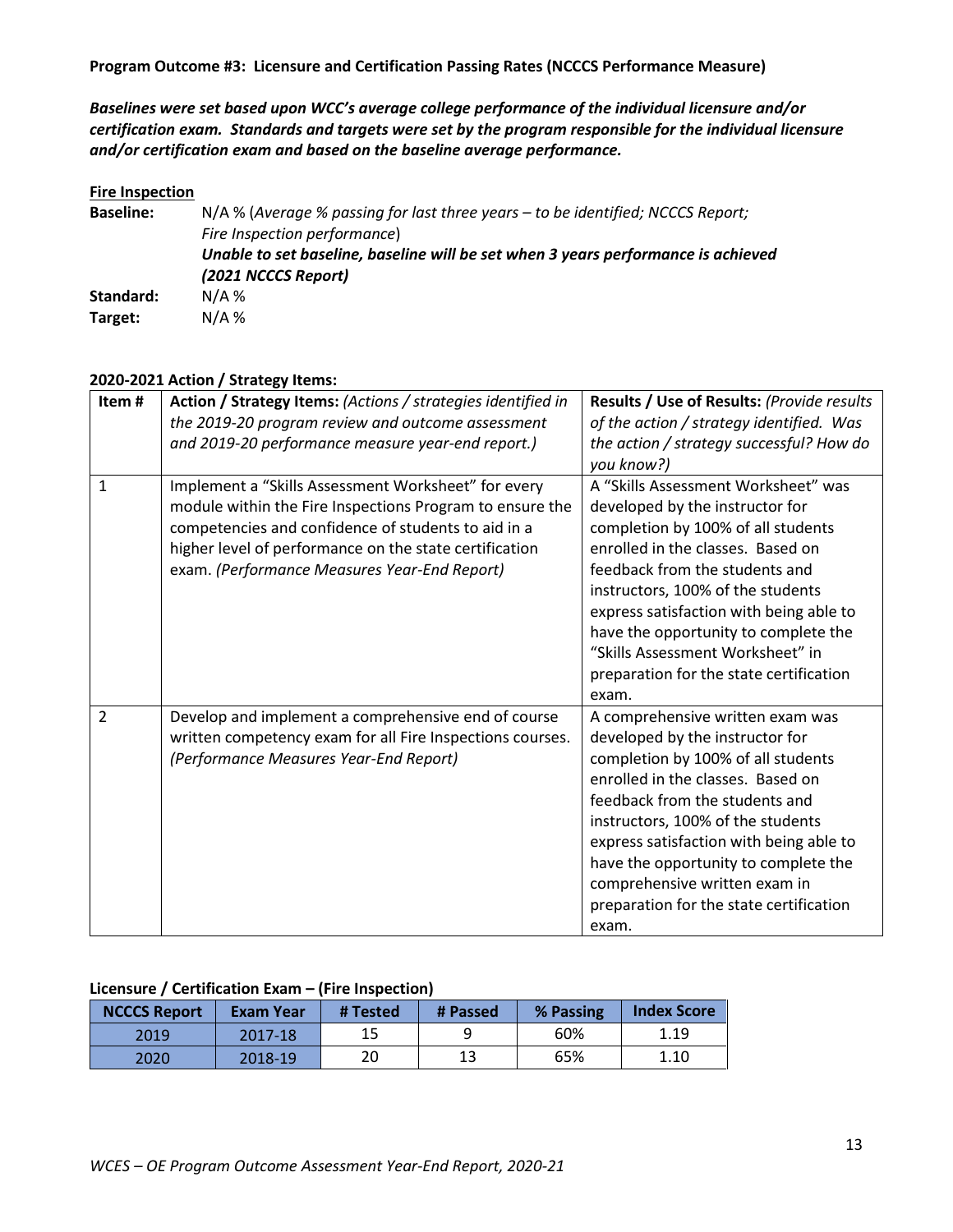**Provide narrative for analysis of licensure / certification passing rates data** *(Based on the performance measure data, provide a narrative of your analysis of licensure / certification. Are you satisfied with your program licensure or certification rates? State any changes you plan to make for continuous improvement.)*

Fire Inspection licensure / certification exam was identified by the NCCCS as an exam to be measured in 2019. At that time, the Planning Council's Performance Measures Licensure and Certification Passing Rate Subcommittee Chair identified a representative from the Workforce Continuing Education Services Fire Services Occupational Extension Programs to address the Fire Inspection measure.

No Changes at this time since this is a new performance measure. The pass rate for this program needs to be reviewed and possibly gain a better insight as to how to improve the overall pass rates for the state certification exam. New action/strategy items were developed for the 2020-2021 academic year.

**Provide narrative for analysis of licensure / certification passing rates standard/target** *(Standards and targets were set by the program responsible for the individual licensure and/or certification exam and based on the baseline average performance.)* 

Unable to set Baseline, Standard, or Target at this time due to insufficient data available by NCCCS and NC Department of Insurance. Therefore, a baseline, standard, and target will be determined in 2021.

# **2021-2022 Action / Strategy Items:**

| Item          | <b>Action / Strategy Items (Identify</b><br>action items as a result of your<br>program outcome assessment. The<br>action items mirror those identified in<br>the licensure/certification<br>performance measure.)                                          | <b>Target Date (Identify</b><br>your projected target<br>date for completion<br>of action items.) | <b>Assessment of Action Items (How will</b><br>you assess the results of action items?)                                                                                                                                                                                               |
|---------------|-------------------------------------------------------------------------------------------------------------------------------------------------------------------------------------------------------------------------------------------------------------|---------------------------------------------------------------------------------------------------|---------------------------------------------------------------------------------------------------------------------------------------------------------------------------------------------------------------------------------------------------------------------------------------|
| 1             | Continue to implement a "Skills<br>Assessment Worksheet" for every<br>module within the Fire Inspections<br>Program to ensure the competencies<br>and confidence of students to aid in a<br>higher level of performance on the<br>state certification exam. | <b>July 2022</b>                                                                                  | Evaluate 100% of the students to<br>determine the effectiveness of skills lab<br>and receive feedback from the<br>instructor and the students.                                                                                                                                        |
| $\mathcal{P}$ | Continue to require all students a<br>comprehensive end of course written<br>competency exam for all Fire<br>Inspections courses.                                                                                                                           | <b>July 2022</b>                                                                                  | Assess the overall success of students<br>through administering comprehensive<br>written examination at the Fire<br>Inspections Certification Course.<br>Assess whether the student achieves a<br>minimum of 75% on comprehensive<br>examination leading to successful<br>completion. |